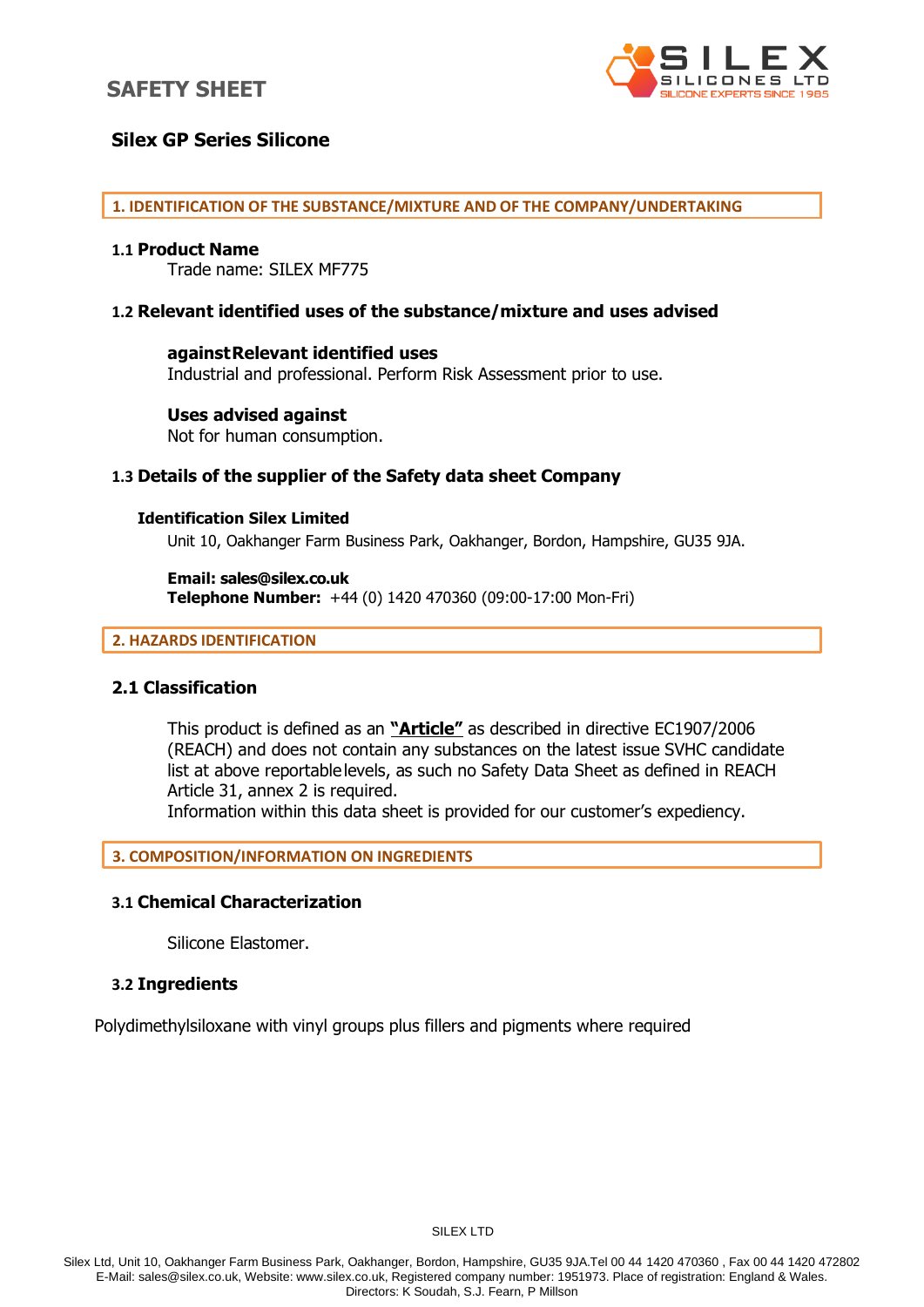

# **4. FIRST AID MEASURES**

# **If Inhaled**

Inhalation is not considered a potential route of exposure.

# **On contact with eyes**

Contact with eyes is not considered a potential route of exposure.

# **On contact with skin**

Contact with skin is not considered a potential route of exposure.

# **Upon Ingestion**

Not a likely route of exposure.

# **5. FIRE-FIGHTING MEASURES**

# **Suitable extinguishing media**

Carbon dioxide, foam, dry powder or fine water spray.

# **Unsuitable extinguishing media**

None known.

# **Special protective equipment/procedures**

A self-contained respirator and protective clothing should be worn. Keep containers cool with water spray until well after the fire is out. Determine the need to evacuate or isolatethe area according to your local emergency plan.

## **Hazards during fire fighting**

None known.

# **Hazardous combustion products**

Silica, Carbon oxides and traces of incompletely burned carbon compounds. When burnt, product may emit formaldehyde vapours. Gases given off when burnt do not contain morethan 0.05% chlorine.

## **6. ACCIDENTAL RELEASE MEASURES**

## **Personal precautions**

Wear proper protective equipment.

# **Precautions to protect the environment**

Do not allow large quantities to enter drains or surface waters.

# **Methods for cleaning up**

Clean up and dispose of it in accordance with local regulations.

# **7. HANDLING AND STORAGE**

## **Advice on storage**

Store at ambient temperature and atmospheric pressure in a dry environment. The product should be kept out of direct sunlight (preferably in the dark). The product should be retainedin its original packaging.

## **Unsuitable packaging materials**

None known.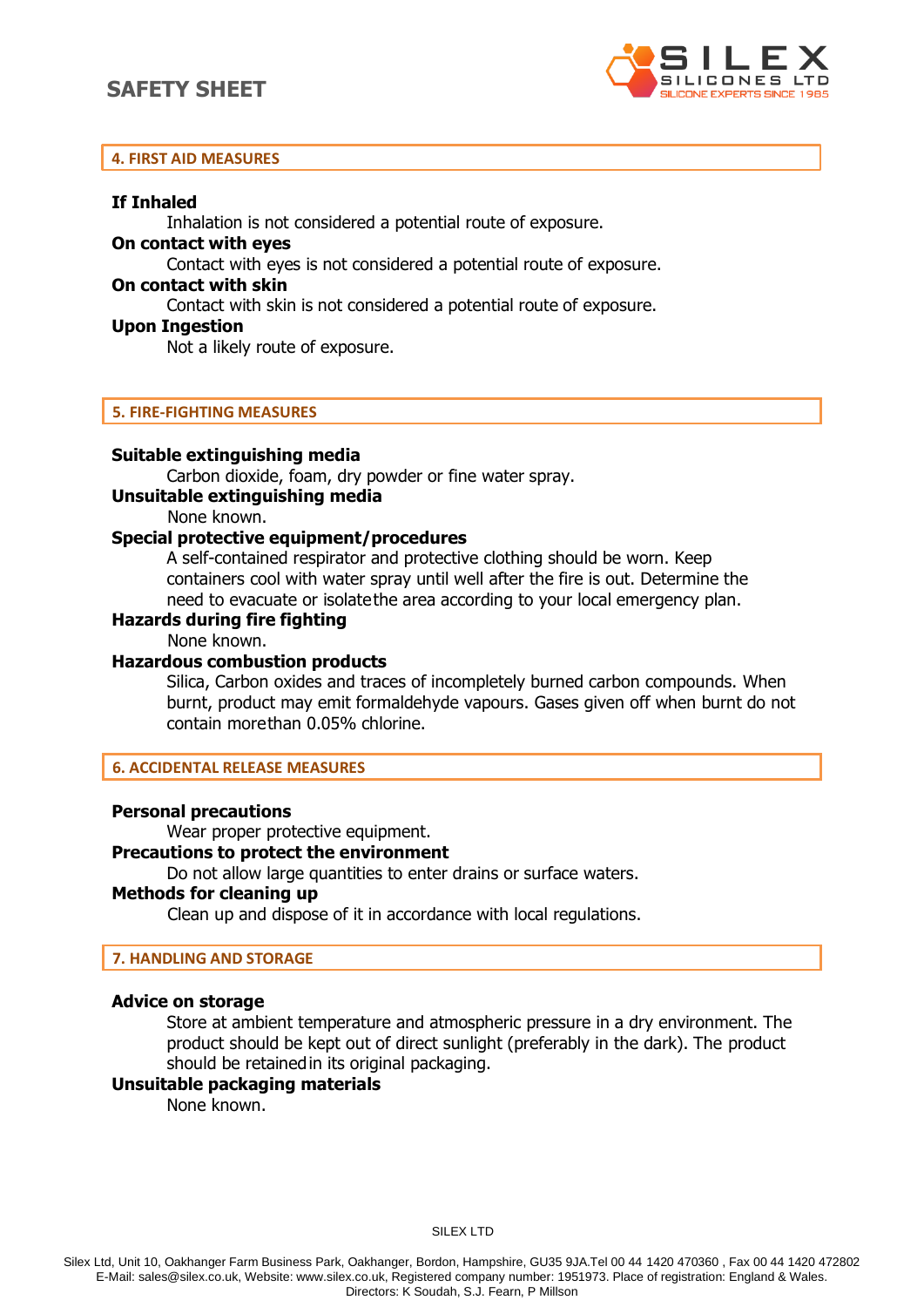# **SAFETY SHEET**



#### **8. ENGINEERING CONTROLS / PERSONAL PROTECTION**

# **8.1 Control parameters**

Employ good industrial hygiene practises.

# **8.2 Exposure Controls**

# **Personal protection equipment**

## **Respiratory protection**

Respiratory protection is not required under normal conditions. For exceptional conditionsplease carry out a risk assessment.

# **Hand protection**

Gloves are not normally required.

#### **Skin protection**

Protective equipment is not normally necessary.

# **Eye protection**

Safety Glasses should be worn.

#### **Hygiene measures**

Exercise good industrial practice. Wash hands after handling, especially before eating,drinking or smoking.

## **Additional information**

None known.

#### **9. PHYSICAL AND CHEMICAL PROPERTIES**

# **9.1 information on basic chemical and physical properties**

| <b>Appearance</b>                                         | Rubber sheeting, tubing or extrusion                       |
|-----------------------------------------------------------|------------------------------------------------------------|
| <b>Odour</b>                                              | Slight or Odourless                                        |
| рH                                                        | Not Determined                                             |
| <b>Melting point/Freezing point</b>                       | Not Determined                                             |
| Initial boiling point and boiling range<br>Not Determined |                                                            |
| <b>Flash point</b>                                        | Not Determined                                             |
| <b>Evaporation rate</b>                                   | Not Determined                                             |
| <b>Flammability</b>                                       | These products meet the flammability requirements          |
|                                                           | of FAR 25/JAR 25/CS 25 Appendix F, Part 1,                 |
|                                                           | $(a)(1)(iv)$ and $(a)(1)(v)$ horizontal flammability tests |
|                                                           | and Automotive Standard PART 571FMVSS302                   |
| <b>Explosive limits</b>                                   | <b>None</b>                                                |
| <b>Vapour pressure</b>                                    | <b>None</b>                                                |
| <b>Vapour density</b>                                     | <b>None</b>                                                |
| <b>Solubility</b>                                         | Not Determined                                             |
| Partition coefficient: n-octanol/water<br>Not Determined  |                                                            |
| <b>Auto-ignition temperature</b>                          | Not Determined                                             |
| <b>Decomposition temperature</b>                          | $> 260^{\circ}$ C                                          |
| Viscosity                                                 | <b>None</b>                                                |
| <b>Explosive properties</b>                               | <b>None</b>                                                |
| <b>Oxidising properties</b>                               | <b>None</b>                                                |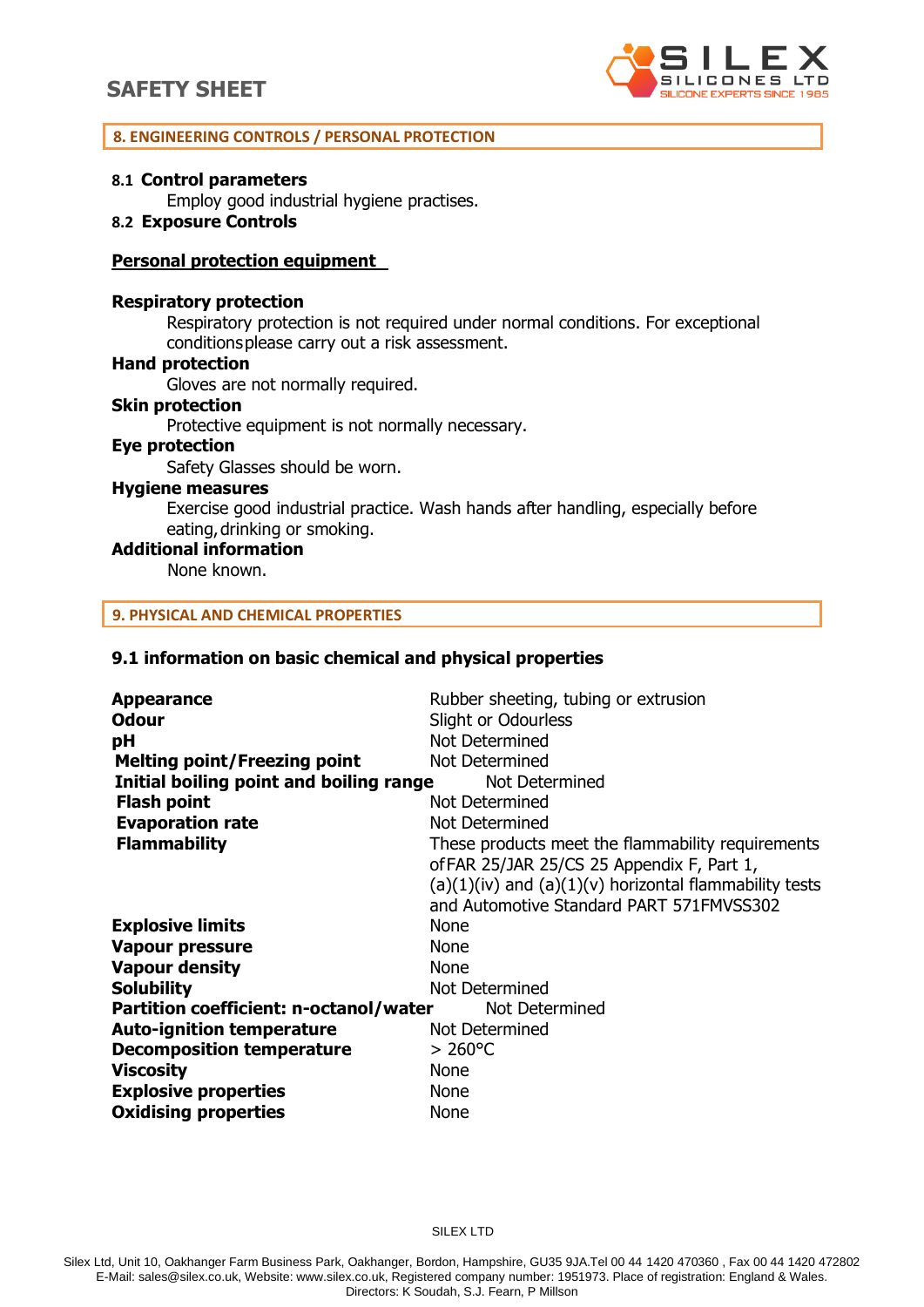# **SAFETY SHEET**



# **10. STABILITY AND REACTIVITY**

# **Stability**

Stable under normal storage and usage conditions. **Conditions to avoid** Prolonged contact with organic fluids. **Hazardous decomposition productsSee section 5**

**11. TOXICOLOGICAL INFORMATION**

| On contact with eyes <sup>3</sup> |
|-----------------------------------|
| On skin contact <sup>3</sup>      |
| If inhaled <sup>3</sup>           |
| On ingestion <sup>3</sup>         |

**On contact with eyes<sup>3</sup>** No hazard known. **No hazard known. If inhaled<sup>3</sup>** No hazard known. **Small amounts should not injure. Swallowing** largeamounts may cause digestive discomfort.

<sup>1</sup> Based on product test data.

<sup>2</sup> Based on assessments from related products.

<sup>3</sup> This information is based either on test data, extrapolation from tests on similar materials, reviewof component data, or a combination of these sources.

## **12. ECOLOGICAL INFORMATION**

# **Environmental fate and distribution**

No adverse effects are predicted.

#### **Eco toxicity effects**

No adverse effects on aquatic organisms are predicted.

# **Bioaccumulation**

No bioaccumulation potential.

## **Fate and effects in waste water treatment plants**

No adverse effects on bacteria are predicted.

## **13. DISPOSAL CONSIDERATION**

# **Product disposal**

When disposing of silicone rubber products, local authority bylaws should be respected. Ifincineration is used, the incinerator should be designed to effect complete combustion of the gases and fumes produced.

# **Packaging disposal**

Dispose of in accordance with local regulations.